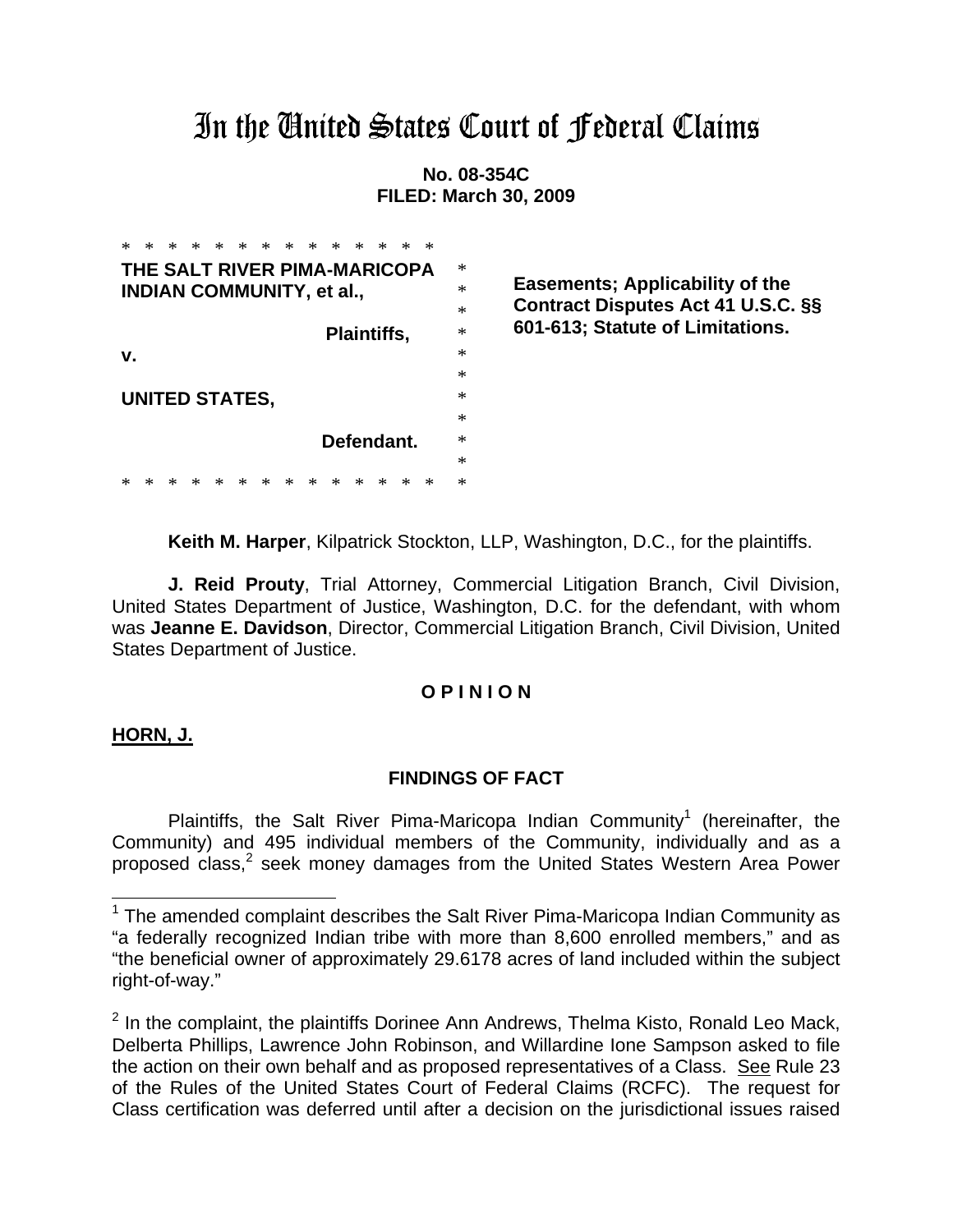Administration (WAPA) for breach of a "Contract and Grant of Easement." The "Contract and Grant of Easement," made pursuant to an Act of Congress approved June 17, 1902 (Pub. L. No. 57-161, ch. 1093, 32 Stat. 388 (1902)), is dated August 1, 1949 and was entered into between the United States and the Indian Allotees and owners of the allotments and lands on the Salt River Indian Reservation described in the "Contract and Grant of Easement." According to the amended complaint, the Community gave WAPA's predecessor in interest, the Bureau of Reclamation, United States Department of Interior (BOR), a fifty-year right-of-way for the erection and operation of an electric transmission line across land held in trust for the benefit of plaintiffs. The BOR began construction of a transmission line after the Secretary of the Interior had provisionally authorized the BOR to survey and commence construction on March 29, 1950. On December 17, 1951, The Commissioner of Indian Affairs, D.S. Myer, as delegate of the Secretary of the Interior, endorsed on a map of the right-of-way attached to the "Contract and Grant of Easement," that the transmission line right-ofway was "approved for a period not to exceed 50 years from March 29, 1950."<sup>3</sup> Also according to the amended complaint, regulations in place at the time the "Contract and Grant of Easement" was approved limited all easements on Indian land to a term not to exceed fifty years. After the enactment of the Department of Energy Organization Act of 1977 (1977 Act, Pub. L. No. 95-91, 91 Stat. 578 (1977) (codified at 42 U.S.C. § 7152)), the BOR's interest in the right-of-way was transferred to WAPA.

 According to the amended complaint, on March 29, 2000, the "Contract and Grant of Easement" for the right of way expired by its terms and no steps to extend or renew it were taken. According to the information currently before the court, seven years later, on October 31, 2007, the Community sent a demand letter to WAPA requesting WAPA immediately to vacate the right-of-way, remove the transmission lines and restore the affected property. The Community included a demand in the amount of \$129,000,000.00 in damages. Subsequently, in a letter dated November 6, 2007, the Community filed a claim with WAPA pursuant to the Contract Disputes Act, 41 U.S.C. §§ 601-613 (2000) (CDA). The CDA claim letter described the original grant of easement, noting that federal regulations limit right-of-ways on Indian land to fifty years. The Community requested damages in the amount of \$9,511,372.00 and certified the claim, citing section 605 of the CDA. On February 12, 2008, WAPA responded to the plaintiffs' November 6, 2007 claim letter, rejecting the Community's \$9,511,372.00 claim because it was "not clear" that a valid contract claim existed. The claim also was rejected because the Community had not submitted the claim within the six-year CDA statute of limitations, given the allegation that the right-of-way was alleged to have

by the government's Motion to Dismiss addressed in this opinion.

l

<sup>3</sup> The parties appear to agree that calculation of the fifty-year term of the "Contract and Grant of Easement" should commence on March 29,1950. The court notes that the record reflects that although Commissioner Myer's endorsement on the map attached to the "Contract and Grant of Easement" was dated March 29, 1950, the "Contract and Grant of Easement" is dated August 1, 1949. In the instant case, however, the disparity in dates is not significant given the operative dates at issue.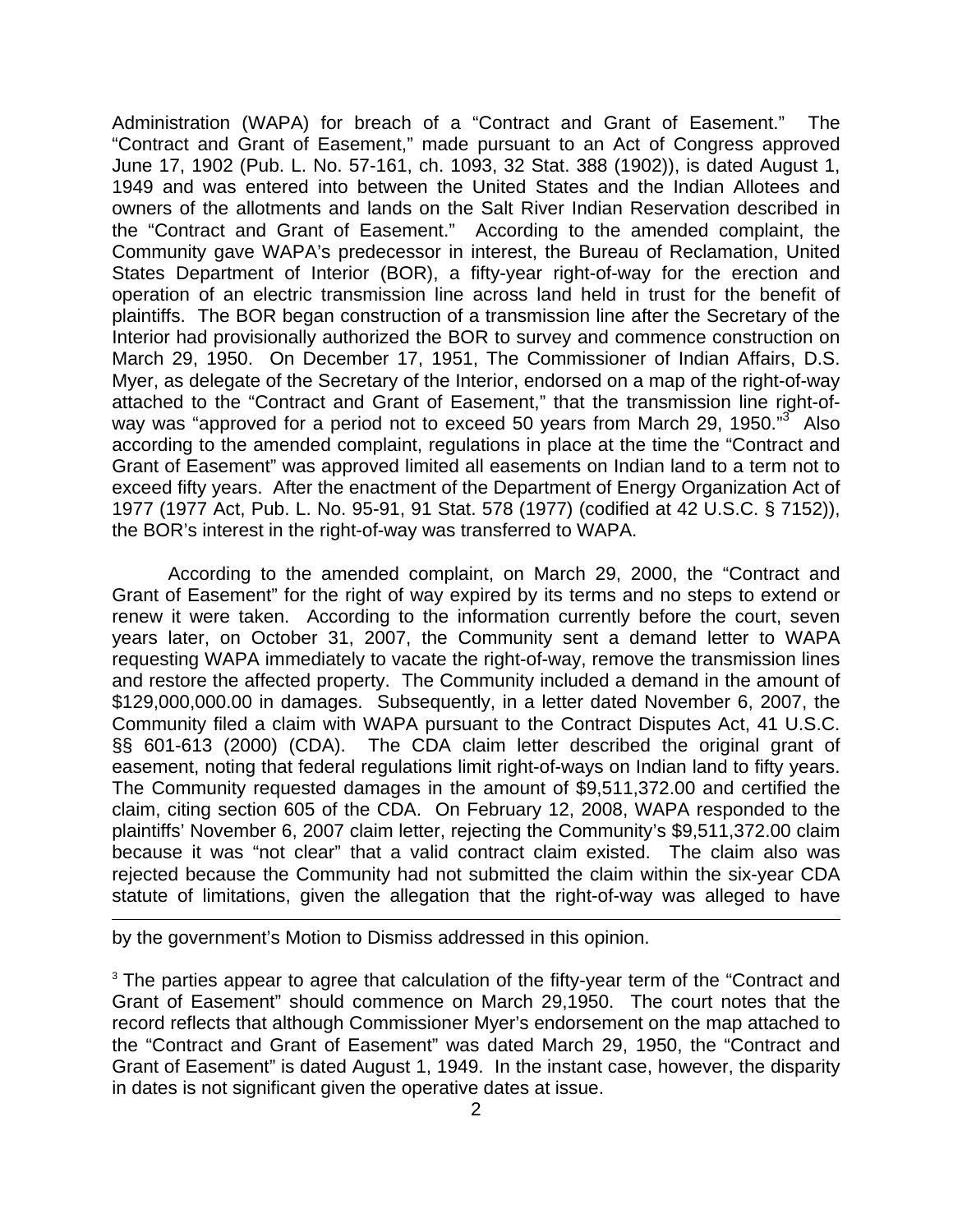expired on March 29, 2000 and that the claim was submitted to WAPA in November, 2007. See 41 U.S.C. § 605(a); see also 48 C.F.R. § 33.206 (Oct. 1, 2007).

 Subsequently, the plaintiffs filed an action in this court and filed a concurrent action sounding in tort for trespass and nuisance in United States District Court of Arizona. In response to the action in this court, the government filed a Motion to Dismiss the Amended Complaint. The government argues that this court lacks jurisdiction because the claims are not covered under the CDA and are time barred by the Tucker Act's statute of limitations.

#### **DISCUSSION**

#### **Standard of Review**

The plaintiffs claim jurisdiction under the Contract Disputes Act, 41 U.S.C. §§ 601-613, as well as the Tucker Act, 28 U.S.C. § 1491 (2000) and the Indian Tucker Act, 28 U.S.C. § 1505 (2000). "Subject matter jurisdiction may be challenged at any time by the parties, or by the court sua sponte." Folden v. United States, 379 F.3d 1344, 1354 (Fed. Cir.), reh'g and reh'g en banc denied (Fed. Cir. 2004), cert. denied, 545 U.S. 1127 (2005); see also Rick's Mushroom Serv., Inc. v. United States, 521 F.3d 1338, 1346 (Fed. Cir. 2008); Fanning, Phillips, Molnar v. West, 160 F.3d 717, 720 (Fed. Cir. 1998) (quoting Booth v. United States, 990 F.2d 617, 620 (Fed. Cir.), reh'g denied (Fed. Cir. 1993)); United States v. Newport News Shipbuilding and Dry Dock Co., 933 F.2d 996, 998 n.1 (Fed. Cir. 1991); North Star Alaska Hous. Corp. v. United States, 76 Fed. Cl. 158, 185, appeal dismissed, 226 F. App'x 1004 (Fed. Cir. 2007). "In fact, a court has a duty to inquire into its jurisdiction to hear and decide a case." Special Devices, Inc. v. OEA, Inc., 269 F.3d 1340, 1342 (Fed. Cir. 2001) (citing Johannsen v. Pay Less Drug Stores N.W., Inc., 918 F.2d 160, 161 (Fed. Cir. 1990)); see also View Eng'g, Inc. v. Robotic Vision Sys., Inc., 115 F.3d 962, 963 (Fed. Cir. 1997) ("[C]ourts must always look to their jurisdiction, whether the parties raise the issue or not.").

Pursuant to Rule 8 of the Rules of the United States Court of Federal Claims (RCFC) and Rule 8 of the Federal Rules of Civil Procedure, a plaintiff need only state in the complaint "a short and plain statement of the grounds for the court's jurisdiction," and "a short and plain statement of the claim showing that the pleader is entitled to relief . . . ." RCFC 8(a)(1), (2); Fed. R. Civ. P. 8(a)(1), (2); see also Bell Atlantic Corp. v. Twombly, 550 U.S. 544,---, 127 S. Ct. 1955, 1964 (2007). However, "[d]etermination of jurisdiction starts with the complaint, which must be well-pleaded in that it must state the necessary elements of the plaintiff's claim, independent of any defense that may be interposed." Holley v. United States, 124 F.3d 1462, 1465 (Fed. Cir.) (citing Franchise Tax Bd. v. Constr. Laborers Vacation Trust, 463 U.S. 1 (1983)), reh'g denied (Fed. Cir. 1997); see also Edelmann v. United States, 76 Fed. Cl. 376, 379 (2007). However, "[c]onclusory allegations of law and unwarranted inferences of fact do not suffice to support a claim." Bradley v. Chiron Corp., 136 F.3d 1317, 1322 (Fed. Cir. 1998); see also McZeal v. Sprint Nextel Corp., 501 F.3d 1354, 1363 n.9 (Fed. Cir. 2007) (quoting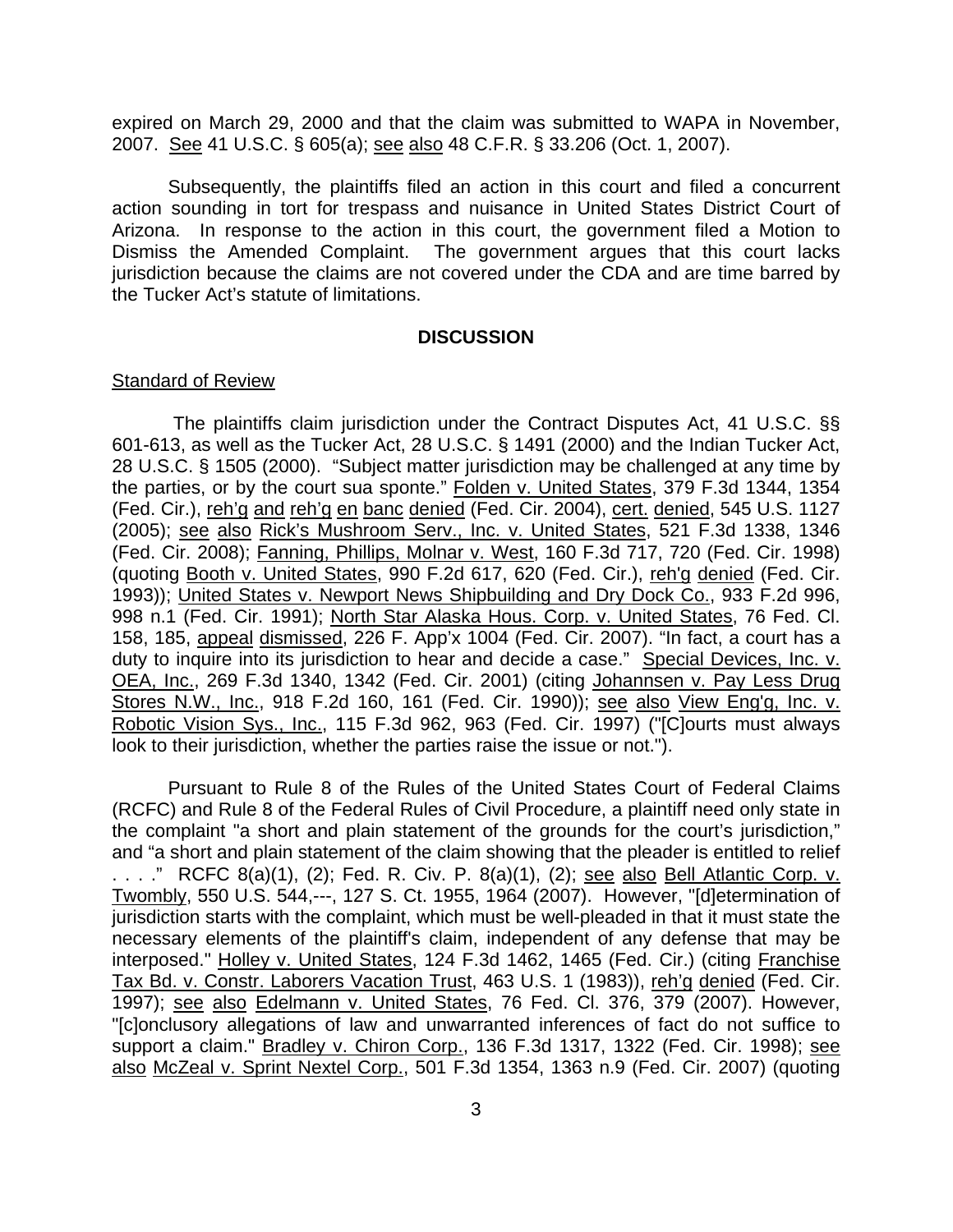C. Wright and A. Miller, Federal Practice and Procedure § 1286 (3d ed. 2004)); Briscoe v. LaHue, 663 F.2d 713, 723 (7th Cir. 1981) ("[C]onclusory allegations unsupported by any factual assertions will not withstand a motion to dismiss."), aff'd, 460 U.S. 325 (1983).

When deciding a case based on a lack of subject matter jurisdiction, this court must assume that all undisputed facts alleged in the complaint are true and must draw all reasonable inferences in the non-movant's favor. See Scheuer v. Rhodes, 416 U.S. 232, 236 (1974); United Pac. Ins. Co. v. United States, 464 F.3d 1325, 1327-38 (Fed. Cir. 2006); Boise Cascade Corp. v. United States, 296 F.3d 1339, 1343 (Fed. Cir. 2002), cert. denied, 538 U.S. 906 (2003); Pixton v. B & B Plastics, Inc., 291 F.3d 1324, 1326 (Fed. Cir. 2002); Commonwealth Edison Co. v. United States, 271 F.3d 1327, 1338 (Fed. Cir. 2001) (quoting New Valley Corp. v. United States, 119 F.3d 1576, 1580 (Fed. Cir. 1997)), cert. denied, 535 U.S. 1096 (2002); Boyle v. United States, 200 F.3d 1369, 1372 (Fed. Cir. 2000).

The Tucker Act grants jurisdiction to this court as follows:

The United States Court of Federal Claims shall have jurisdiction to render judgment upon any claim against the United States founded either upon the Constitution, or any Act of Congress or any regulation of an executive department, or upon any express or implied contract with the United States, or for liquidated or unliquidated damages in cases not sounding in tort.

28 U.S.C. § 1491(a)(1) (2000). As interpreted by the United States Supreme Court, this Act waives sovereign immunity to allow jurisdiction over claims (1) founded on an express or implied contract with the United States, (2) seeking a refund from a prior payment made to the government or (3) based on federal constitutional, statutory, or regulatory law mandating compensation by the federal government for damages sustained. See United States v. Testan, 424 U.S. 392, 400 (citing Eastport Steamship Corp. v. United States, 178 Ct. Cl. 599, 605-06, 372 F.2d 1002, 1009 (1967)), reh'g denied, 425 U.S. 957 (1976); see also Greenlee County, Ariz. v. United States, 487 F.3d 871, 875 (Fed. Cir.), reh'g and reh'g en banc denied (Fed. Cir. 2007), cert. denied, 128 S. Ct. 1082 (2008); Palmer v. United States, 168 F.3d 1310, 1314 (Fed. Cir. 1999); Stinson, Lyons & Bustamante, P.A. v. United States, 33 Fed. Cl. 474, 478 (1995), aff'd, 79 F.3d 136 (Fed. Cir. 1996).

 "Not every claim invoking the Constitution, a federal statute, or a regulation is cognizable under the Tucker Act. The claim must be one for money damages against the United States." United States v. Mitchell, 463 U.S. 206, 216 (1983); see also Rick's Mushroom Serv., Inc. v. United States, 521 F.3d at 1343 ("[P]laintiff must . . . identify a substantive source of law that creates the right to recovery of money damages against the United States."); Eastport Steamship Corp. v. United States, 178 Ct. Cl. at 605, 372 F.2d at 1007. To prove that a statute or regulation is money mandating, plaintiff must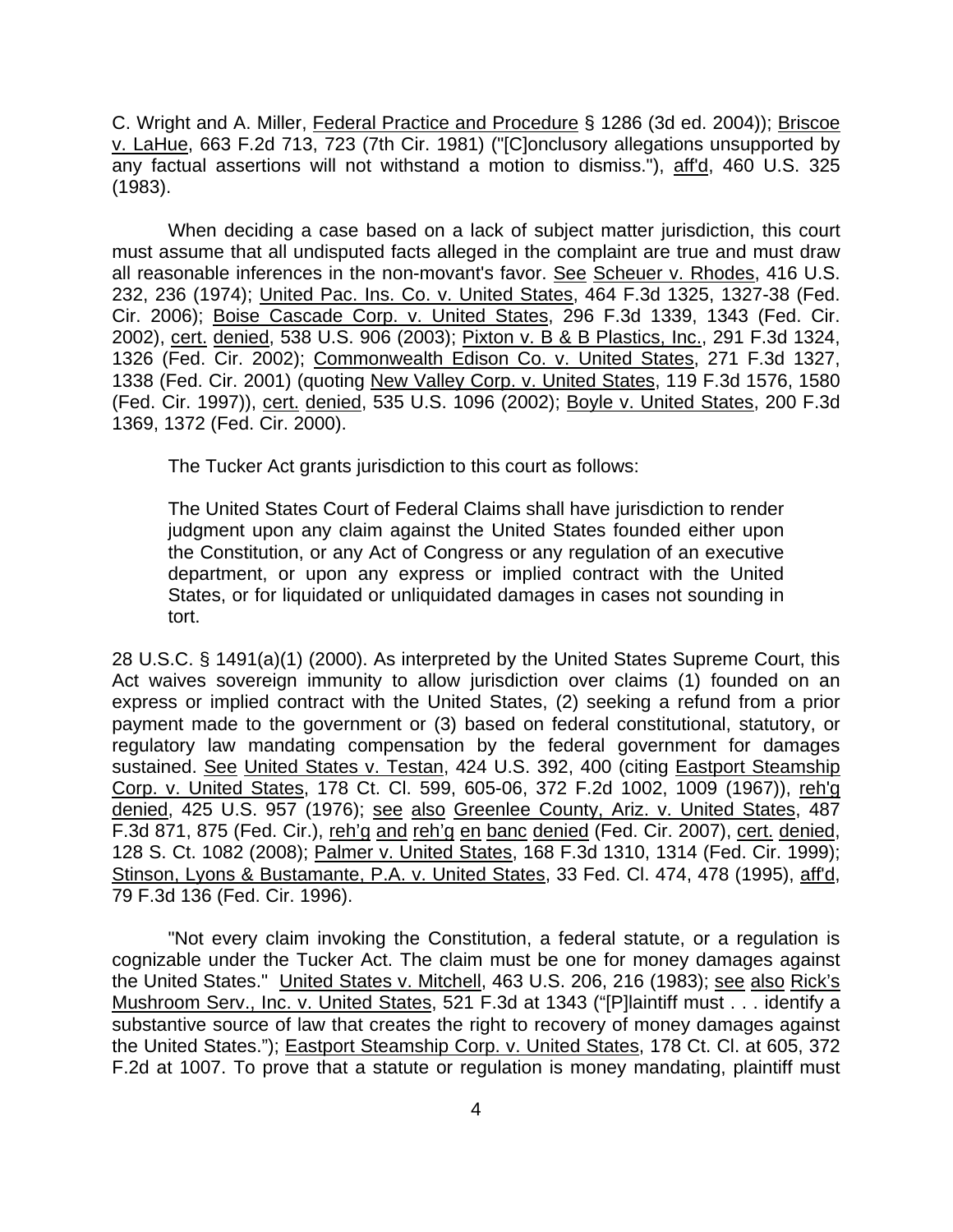demonstrate that an independent source of substantive law relied upon "can fairly be interpreted as mandating compensation by the Federal Government for the damages sustained." United States v. Mitchell, 463 U.S. at 217 (quoting United States v. Testan, 424 U.S. at 400 and Eastport Steamship Corp. v. United States, 178 Ct. Cl. at 607, 372 F.2d at 1009); see also Hamlet v. United States, 63 F.3d 1097, 1107 (Fed. Cir.), reh'g denied, en banc suggestion declined (Fed. Cir. 1995), cert. denied, 517 U.S. 1155 (1996). "Additionally, the specific authority granting money relief must be distinct from the Tucker Act itself." Cottrell v. United States, 42 Fed. Cl. 144, 152 (1998). "If the court's conclusion is that the source as alleged and pleaded is not money-mandating, the court shall so declare, and shall dismiss for lack of jurisdiction, a Rule 12(b)(1) dismissal -- the absence of a money-mandating source being fatal to the court's jurisdiction under the Tucker Act." Fisher v. United States, 402 F.3d 1167, 1173 (Fed. Cir. 2005); see also Doe v. United States, 74 Fed. Cl. 794, 796 (2006).

 In the complaint, the plaintiffs invoke jurisdiction under the Contract Disputes Act, the Tucker Act, and the Indian Tucker Act. The Tucker Act, 28 U.S.C. § 1491, gives this court jurisdiction over issues that arise under the CDA, including "any claim by or against, or dispute with a contractor . . . including a dispute concerning termination of a contract, rights in tangible or intangible property . . . ." 28 U.S.C. § 1491(a)(2).

 By its terms, the CDA gives this court jurisdiction to hear claims relating to "express or implied contract . . . entered into by an executive agency for- (1) the procurement of property, other than real property in being . . . ." 41 U.S.C. § 602(a). As enacted in 1978, the CDA also included a provision which stated:

This Act shall apply to contracts entered into one hundred twenty days after the date of enactment. Notwithstanding any provision in a contract made before the effective date of this Act, the contractor may elect to proceed under this Act with respect to any claim pending then before the contracting officer or initiated thereafter.

Pub. L. No. 95-563, § 16, 92 Stat. 2391 (1978). In Jackson v. United States Postal Service, the court applied this provision, as follows:

The lease here was executed in August 1978 for a period commencing in January 1979, before the Act became effective. The renewal option was exercised in 1983, after the Act went into effect. If USPS's exercise of the option clause confected a new lease, the Act applies to it; if it merely continued the 1979 lease in effect, plaintiffs could either proceed under the Act or invoke the district court's concurrent jurisdiction.

Jackson v. United States Postal Service, 799 F.2d 1018, 1022 (5th Cir.), reh'g denied (5th Cir. 1986); see also Forman v. United States, 767 F.2d 875, 877 (Fed. Cir. 1985) (a case in which the parties proceeded under the CDA when interpreting a 1960 lease).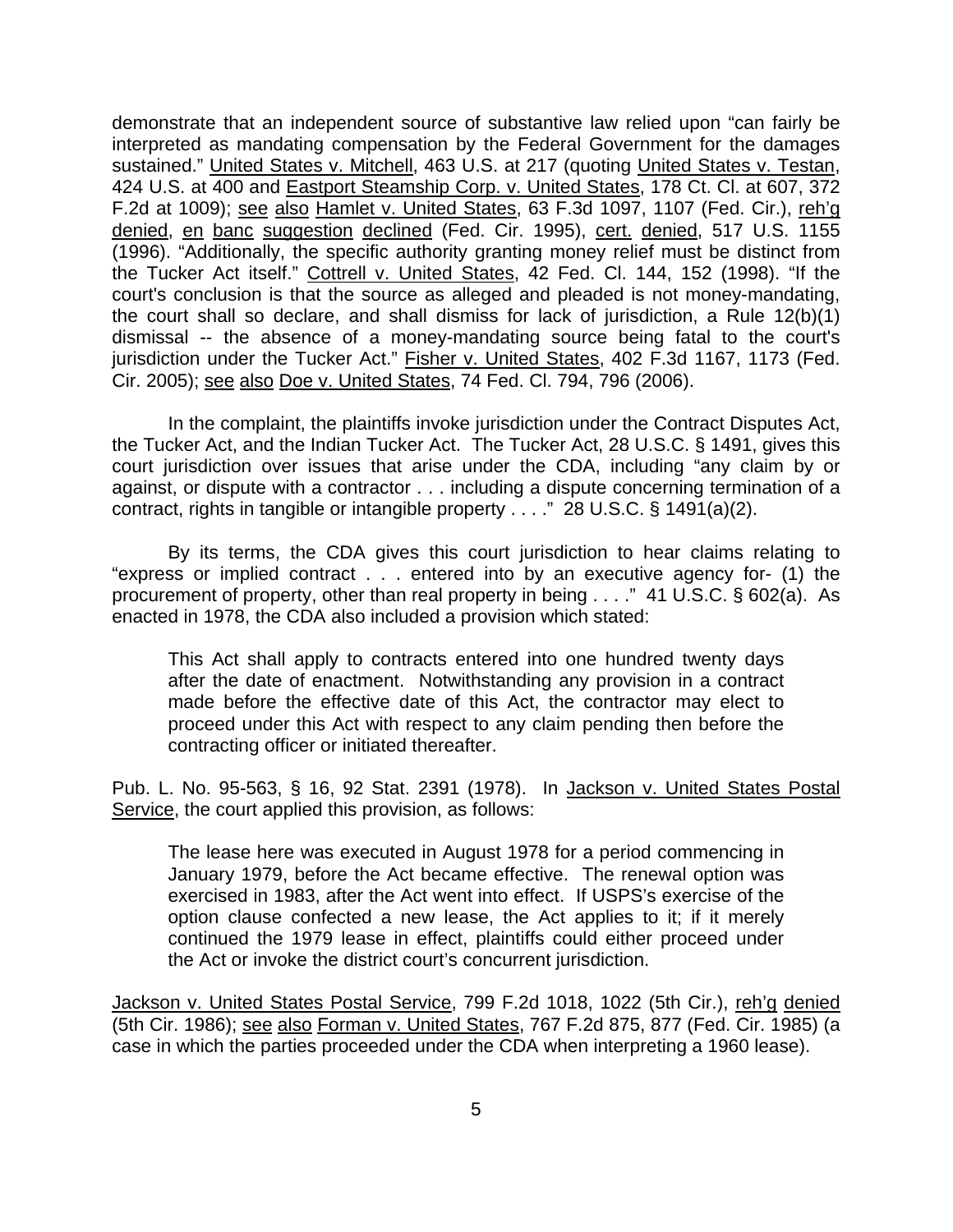The plaintiffs' claims in this court are not barred by the CDA six-year statute of limitations. The Federal Acquisition Streamlining Act of 1994 (FASA) amended the CDA to require that any claim brought under the CDA be initiated with a contracting officer within six years of the accrual of such claims. Pub. L. No. 103-355, § 2351, 108 Stat. 3322 (1994). Prior to FASA, the CDA prescribed a one-year statute of limitations for initiation of a lawsuit in federal court, or ninety days to bring a claim before a contract board following a contracting officer's final decision. Pub. L. No. 95-563, §§ 7, 10(a)(3), 92 Stat. 2385, 2388 (1978). Section 10001 of the FASA stated that the amendments contained in the act would be implemented in a manner prescribed in regulations promulgated pursuant to the FASA. Pub. L. No. 103-355, § 10001, 108 Stat. 3404 (1994). The Office of Federal Procurement Policy (OFPP) subsequently issued a rule in the Federal Acquisition Regulation (FAR) implementing the FASA's amendments. See 48 C.F.R. § 33.206 (1996). The relevant Federal Acquisition Regulation requires that "[c]ontractor claims shall be submitted, in writing, to the contracting officer for a decision within 6 years after accrual of a claim, unless the contracting parties agreed to a shorter time period. This 6-year time period does not apply to contracts awarded prior to October 1, 1995." Id.

 The FAR comported with the statute, the FASA, which stated that any contract "in existence on the date of the enactment of this Act" could be subject to a shorter period for submitting a claim, if that time period was stated in the contract. Pub. L. No. 103-355, § 2351(a)(2), 108 Stat. 3322 (1994). The contract currently under review by this court is silent regarding disputes, with no period for initiation of a dispute specified. As enacted, the FASA also was silent as to the retroactivity of the statute of limitations and left it to the OFPP to decide whether or not to implement retroactively. The OFPP decided not to make the statute of limitations retroactive, and as a result, the statute of limitations does not apply to contracts entered into before October 1, 1995.

In Sucesion J. Serralles, Inc. v. United States, the court described the evolution of the statute of limitations ground rules in the CDA and its implementing regulations, as follows:

From its enactment in 1978 until 1995, "the CDA provided no limitations period in which claims must be presented (or certified) to the CO [contracting officer]." Board of Governors of University of North Carolina v. United States, 10 Cl. Ct. 27, 30 (1986). Not until the passage of the 1994 amendments to the Contract Disputes Act was a time period introduced, mandating that contractor claims against the government (as well as government claims against the contractor) "shall be submitted within 6 years after the accrual of the claim." Sec. 2351(a)[(1)] of the Federal Acquisition Streamlining Act of 1994 amending, 41 U.S.C. § 605(a), P.L. 103-355, 108 Stat. 3243, 3322, approved October 13, 1994. The 1994 amendments were applicable to contracts awarded on or after October 1, 1995, as specified in implementing regulations issued by the Office of Federal Procurement Policy in September 1995. FAR 33.206(b),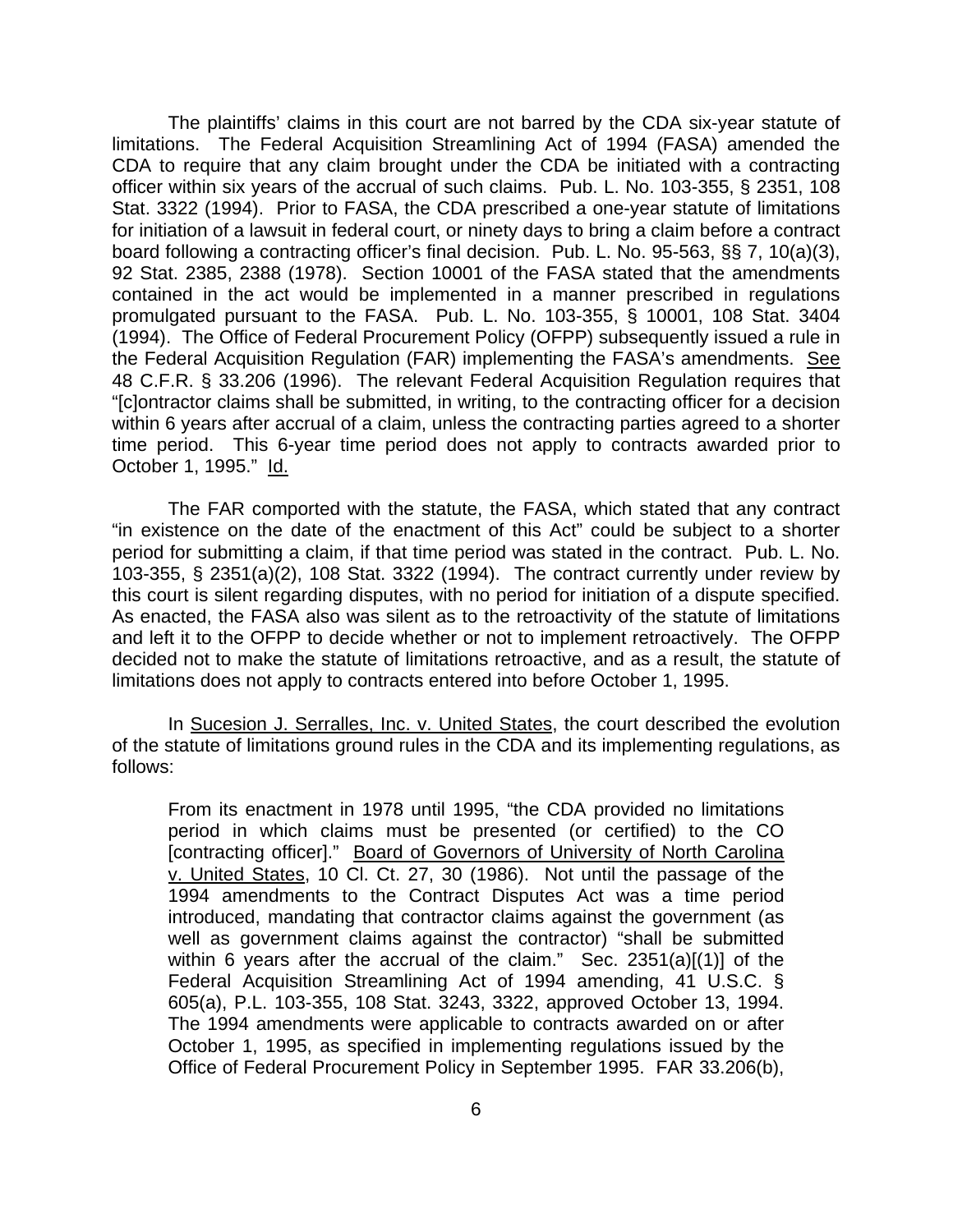48 C.F.R. § 33.206(b) (1996). The regulations denied retroactive application of the six-year statute of limitations to contracts awarded before October 1, 1995. See Motorola, Inc. v. West, 125 F.3d 1470, 1473 (Fed. Cir. 1997).

Sucesion J. Serralles, Inc. v. United States, 46 Fed. Cl. 773, 783 (2000) (brackets in original); see also Parsons Transp. Group v. United States, 84 Fed. Cl. 779, 781 (2008) (denying a motion to dismiss based on the CDA six-year statute of limitations because the contract was entered into before the 1994 amendments, and stating, "[a]lthough the CDA now contains a six-year statute of limitations of its own, that provision does not apply here because this contract was awarded before October 1, 1995.").

 In sum, the general six-year statute of limitations also is inapplicable to the instant case, see 28 U.S.C. § 2501 (2000), because the contractor has elected to proceed under the CDA. On a CDA contract entered into prior to October 1, 1995, the current CDA six-year statute of limitations also does not apply. See Pathman Constr. Co., Inc. v. United States, 817 F.2d 1573, 1575, 1580 (Fed. Cir. 1987); Tuttle/White Constructors, Inc. v. United States, 228 Ct. Cl. 354, 358-59, 656 F.2d 644, 647 (1981). Thus, plaintiffs' complaint is timely filed in this court.

 Plaintiffs allege that the United States breached the "Contract and Grant of Easement" between the parties when the government did not vacate the right-of-way at the expiration of the agreement. The plaintiffs allege that the government had a duty to vacate the right-of-way at the expiration of the signed agreement. In Prudential Insurance Company v. United States, 801 F.2d 1295 (Fed. Cir. 1986), cert. denied, 479 U.S. 1086 (1987), the court analyzed plaintiff's contention "that a lease for a fixed term obligates the lessee to vacate at the end of that term." Prudential Ins. Co. v. United States, 801 F.2d at 1297. The Federal Circuit stated, "[w]e conclude that, due to definite term of the lease and the nature of the landlord-tenant relationship, an implied duty to vacate is an inherent part of every fixed term lease agreement unless the parties explicitly express an intention to the contrary." Id. at 1299; see also Allenfield Assoc. v. United States, 40 Fed. Cl. 471, 486 (1998) (stating the general rule that there is an implied duty to vacate as an inherent part of every lease, that upon a failure to vacate the tenant became a holdover tenant, and that a breach of the contract occurred when the holdover tenant refused to pay reasonable rental value or vacate the property (citing Prudential Ins. Co. v. United States, 801 F.2d at 1299-1300)). The Federal Circuit in Prudential reflected that holding otherwise would "def[y] logic and precedent for interpreting contracts," and would read out of the agreement the lease expiration or termination date. Prudential v. United States, 801 F.2d at 1299. The Prudential court arrived at this conclusion based on an analysis of modern landlord tenant law and principles of contract interpretation. Id. at 1298-1300.

 In the instant case, the government continued to use the easement past the fiftyyear term for which it had a contractual easement on the plaintiffs' land. By holding over past the term of the easement, not paying a reasonable rent and not vacating the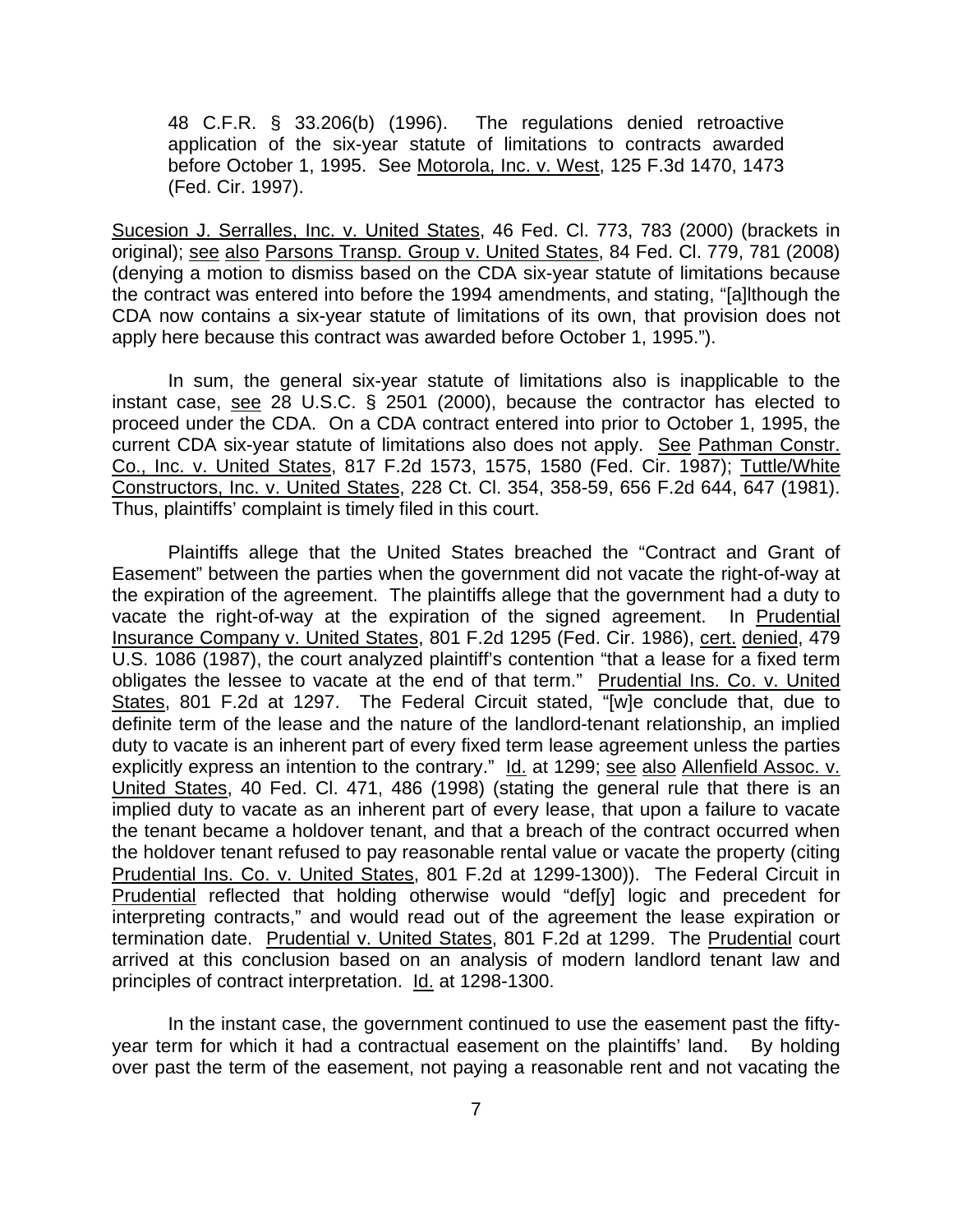property, the government, absent special circumstances, would appear to have become responsible for the damages that resulted from the holdover tenancy. See id. at 1300 (holding that "for damages to be recoverable as consequential or special, they must be foreseeable by the tenant at the time the lease agreement is executed."); Allenfield v. United States, 40 Fed. Cl. at 486 ("[I]t necessarily follows that such a failure to vacate is a breach of that contractual duty, which will subject the breaching party to liability for holding over." (citing Prudential v. United States, 801 F.2d at 1300)).

 In its filing in this court, the government, in fact, cites Prudential v. United States, 801 F.2d at 1298-99 and states, "[w]e agree that Prudential created an implied contractual duty to vacate at the conclusion of the contract period . . . ." Without supporting authority or further explanation, however, the government also attempts to argue that even though a duty may exist, "there is no reason to impose this alleged contractual breach upon a time-period in which the contract expired and no longer bound the parties." Perhaps, the government makes this argument to support its statute of limitations argument and to anticipate and oppose a timeliness argument by plaintiffs regarding when the suit was filed on the basis of a continuing claim theory. In this case, however, the statute of limitations issue has been disposed of above in favor of plaintiffs based on the applicable statutes and regulations, not based on reliance of a continuing claim. Certainly, the government is not suggesting that no duty to vacate based on a contractual breach can be enforced after the contract expiration date.

 The other jurisdictional issue to be decided is whether the "Contract and Grant of Easement" is covered by the CDA. The CDA applies to "any express or implied contract . . . entered into by an executive agency for- (1) the procurement of property, other than real property in being . . . ." 41 U.S.C. § 602(a). An easement entered into by contract, like any other agreement, is contractual in nature, defining the relationship of the parties and their respective rights and remedies. See McAbee Constr., Inc. v. United States, 97 F.3d 1431, 1434-35 (Fed. Cir. 1996). In McAbee, the government entered into a five-year, right-of-way easement, which included the right to deposit fill material on the plaintiff's land. Id. at 1433. Following the termination of the agreement, the plaintiff filed a tort action in the United States District Court for the Northern District of Alabama against the government for depositing excessive amounts of spoil material on his land. Id. The government argued that the District Court did not have jurisdiction because the claim was essentially contractual in nature, and appealed the denial of their motion. Id. The Federal Circuit reversed the District Court and remanded with instructions to transfer the case to the United States Court of Federal Claims. Id. The contract granting the easement was treated as a contract like any other. Similarly, in the instant case, the easement defining the relationship between the parties was contractual in nature.

 The government also argues that the easement created by the "Contract and Grant of Easement" should be considered "real property in being" and, therefore, not covered by the CDA. The government states: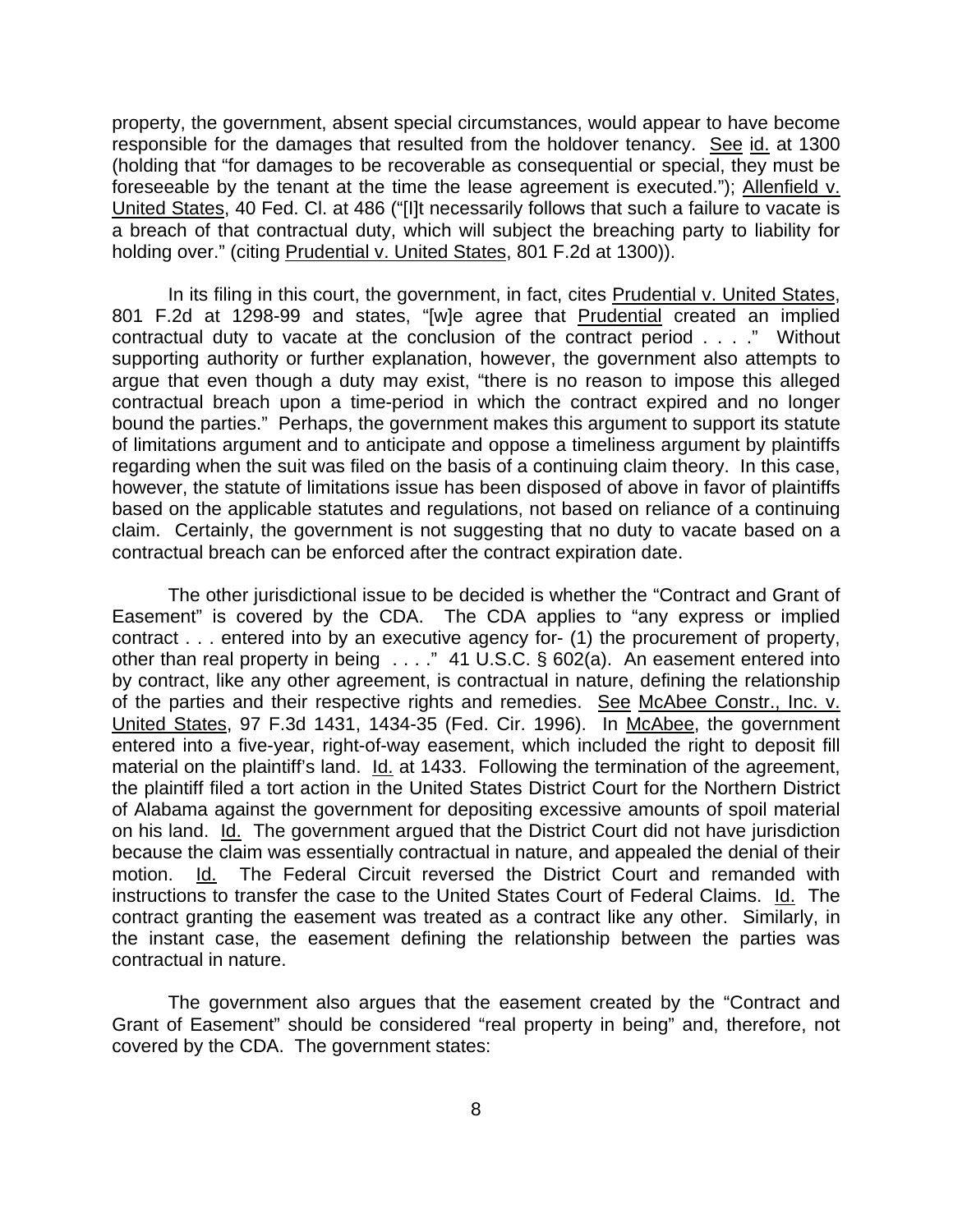This property right, of course, existed prior to the "contract and grant of easement," it merely had not yet been carved from plaintiffs' other rights to the property in order to be granted to the United States. Thus, the "contract and grant of easement" at issue in this case was the vehicle for obtaining the "real property in being," not the property interest procured in the first place.

In support, the government asserts that the plain language of the CDA and the Office of Federal Procurement Policy Act, 41 U.S.C. § 405 (2000), as well as their legislative histories, support a conclusion that an easement is "real property in being." The government argues that because the easement could be accomplished by eminent domain, the legislative history of the CDA suggests that such property interests were not intended to be covered by the CDA. This court is not persuaded by the government's arguments and, for the following reasons, finds that the "Contract and Grant of Easement" is not the transfer of "real property in being" and, therefore, is subject to CDA jurisdiction.

 As noted above, the CDA applies to "any express or implied contract . . . entered into by an executive agency for- (1) the procurement of property, other than real property in being . . . ." 41 U.S.C. § 602(a) (emphasis added). The legislative history of the CDA does not assist the government's arguments. The United States Court of Appeals for the Federal Circuit has previously noted that the legislative history of the CDA "contains little illuminating Congress' intended meaning of the phrase 'real property in being.' The committee reports are silent." Forman v. United States, 767 F.2d at 878. The Federal Circuit drew attention to the floor debate during which Congressman Kindness essentially repeated the statutory words, with the addition of an unexplained additional phrase which also did not define the meaning of "real property in being." The Congressman stated: "'[t]he procedures and remedies set down in the bill are applicable to all express or implied contracts entered into by the United States for (1) the procurement of property (other than the procurement of real property in being which is governed by the laws of eminent domain)."" Id. (citing 124 Cong. Rec. 31,645 (1978)). The Federal Circuit concluded: "[t]o the extent that this single remark is probative, it supports the conclusion that Congress did not intend lease agreements to fall within the 'real property in being' exception of § 3(a)(1)." Forman v. United States, 767 F.2d at 878.

In Forman, the Federal Circuit found the government's reference to the Federal Procurement Policy Act not much more instructive. This Act created the Office of Federal Procurement Policy within the Executive Office of the President to devise guidelines on procurements entered into by executive branch agencies, and includes "a list of contracts to which the statute applies, which is in pertinent parts identical to the corresponding section (§ 3) of the Disputes Act."  $\underline{Id}$ .; see 41 U.S.C. § 405(a)(1). According to the Federal Circuit, the substantial similarity of this phrasing in both the Federal Procurement Policy Act and the CDA caused the Federal Circuit to assume that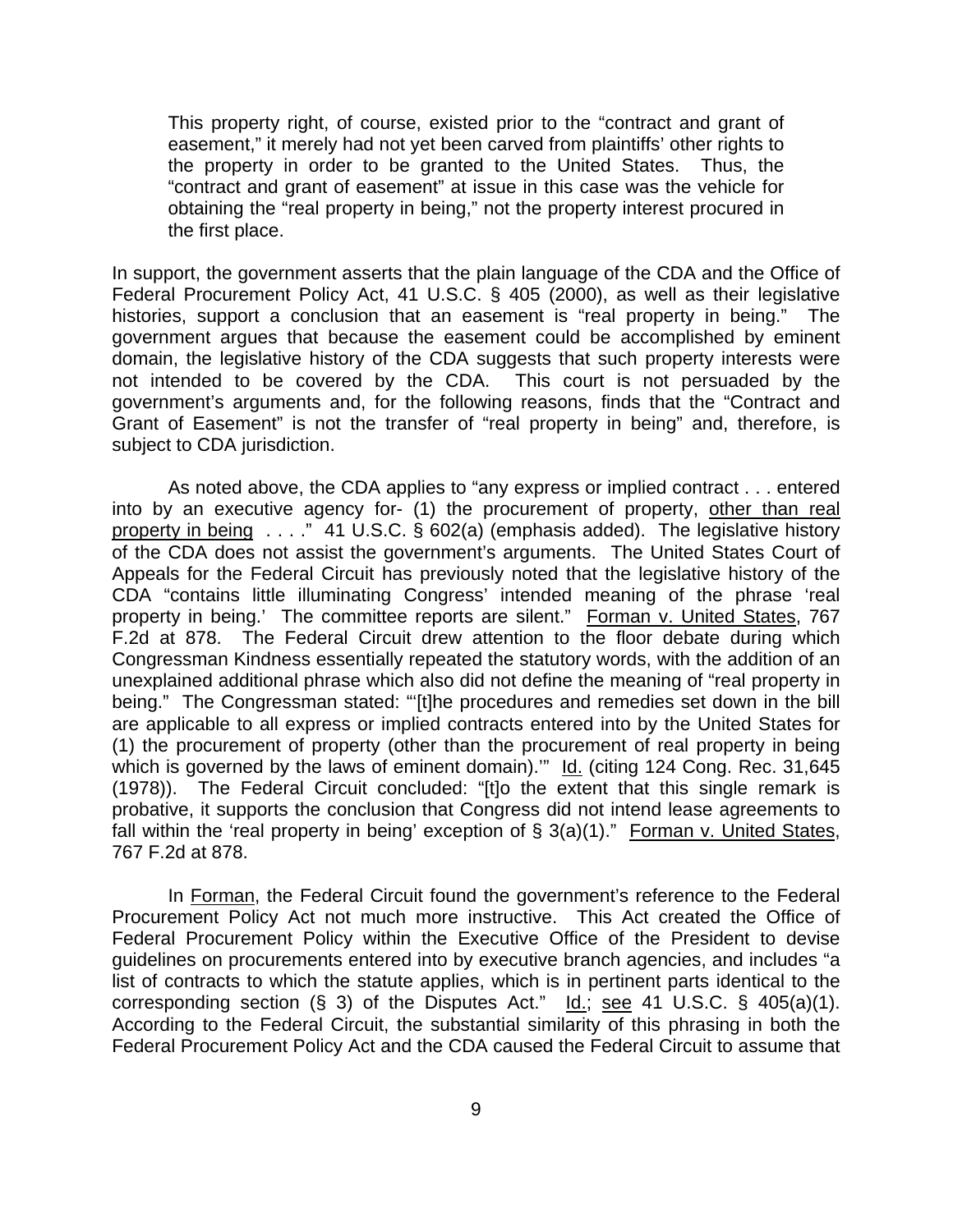Congress intended them to have the same meaning in the two acts. Forman v. United States, 767 F.2d at 878.

 The Senate Report accompanying the Federal Procurement Policy Act includes the following:

Procurement under [§ 6(a)] covers property . . . and construction, alteration, repair or maintenance of buildings and other forms of real property, but excludes real property in being. Accordingly, the acquisition of a fee, easements, leases, or other interests in existing buildings and land would not be subject to the policies and regulations promulgated by OFPP.

S. Rep. No. 93-692 (1974), as reprinted in 1974 U.S.C.C.A.N. 4589, 4599 (brackets and omissions in original).

 In Forman, the Federal Circuit used this limited legislative history to reject the government's argument and to exclude newly formed leases from the definition of "real property in being." The court wrote:

"Acquisition of" a lease is not the same thing as "entering into" a lease. The Report's language apparently refers to the procurement of existing interests—fees, easements, leases, etc.—and not the initial creation of these interests. A leasehold does not exist until a lease is entered into, and by entering into a lease the Government does not acquire a preexisting interest in the land; it establishes a new one. Thus, the Policy Act's language excluding contracts to procure "real property in being" fails to apply to newly-created lease agreements, and they fall within the purview of that statute and of the corresponding provisions of the Contract Disputes Act.

Forman v. United States, 767 F.2d at 879. The Forman court, therefore, held that a lease executed by the government which created a new property interest was subject to the CDA, apparently equating the words "in being" with the concept of "in existence." See id.

 In a footnote, the Federal Circuit also added that: "If we were to put legislative history (both of the Policy Act and of the Contract Disputes Act) wholly aside, we would reach the same conclusion from our bare terms of the statutes because leases are normally considered within the realm of contracts." Id. at n.4 (citations omitted). In the case currently before this court, the plaintiffs and the government entered into a new contract to create an easement that had not previously existed before the parties signed the "Contract and Grant of Easement." The government did not acquire a pre-existing easement. The document signed by the parties created a new relationship, in this case for a previously undefined easement.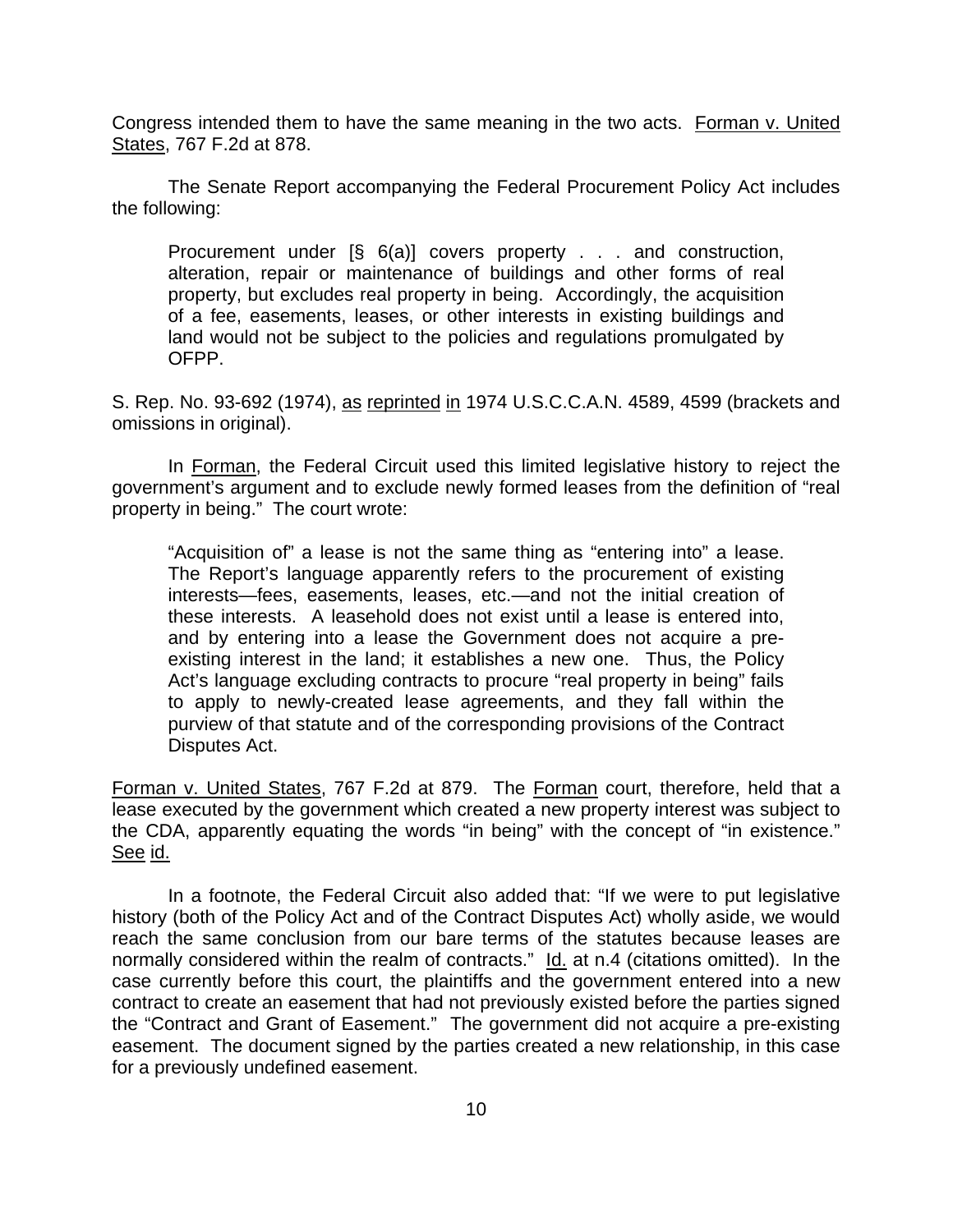The analysis resulting in the distinction between acquiring an existing property interest and entering into a new one was adopted subsequently in Coconut Grove Entertainment, Inc. v. United States, in which the court refused to take CDA jurisdiction because of the manner in which the interest was acquired. Coconut Grove Entm't, Inc. v. United States, 46 Fed. Cl. 249 (2000). The court stated:

As the successor-in-interest to the landlord's interest in a pre-existing lease, the USPS did not establish a new property interest. Rather, the USPS procured an existing interest in real property—"real property in being"--as construed by the Federal Circuit in Forman. Because the language of the CDA expressly excludes such a procurement from its coverage, this court lacks jurisdiction in this case.

Id. at 254; see also Bonneville Assoc. v. United States, 43 F.3d 649, 653-55 (Fed. Cir. 1994) (applying the CDA to a mixed contract involving conveyance of a pre-existing property interest and repair and alteration of the building, noting that real property transactions are not subject to the CDA when they convey title to existing property and that the contract for repair was subject to CDA jurisdiction, but giving the General Services Board of Contract Appeals jurisdiction over the entire mixed case, after assessing the policy reasons for not separating the two claims); Hamza v. United States, 31 Fed. Cl. 315, 320 (1994) ("'Real property in being,' which is excluded from the scope of the statute, refers to procurement of existing interests," therefore, finding the lease at issue subject to the CDA); Spodek v. United States, 26 F. Supp. 2d 750, 756 (E.D. Pa. 1998) (applying the CDA "[b]ecause Lease I and Lease II are leasehold contracts entered into by the USPS, which created a new interest in the land, Lease I and Lease II are express contracts for the procurement of property, other than real property in being, which fall within the CDA."). All the above cited cases cited and followed Forman v. United States, 767 F.2d 875.

 In the case currently before the court, the 1949 "Contract and Grant of Easement" created an easement in favor of the United States for the BOR to construct, operate and maintain electric transmission lines over lands in the possession of the Salt River Pima-Maricopa Community. The land over which the easement and right-of-way was granted was in possession of the Community when the easement was created. There is no evidence in the record that the easement on the Salt River Pima-Maricopa Community existed prior to the conveyance to the BOR. The "Contract and Grant of Easement" to the United States for the BOR to use to construct, operate and maintain an electric transmission line was the result of a new contract between the United States and the Community for a new development project. At the time the contract was entered into, a new property interest was created and the United States paid for the easement right-of-way. The "Contract and Grant of Easement" constituted a newly created property interest, protected from interference by third parties. Prior to the "Contract and Grant of Easement," no such property interest existed at the site in question and, therefore, was not "in being." Black's Law Dictionary defines an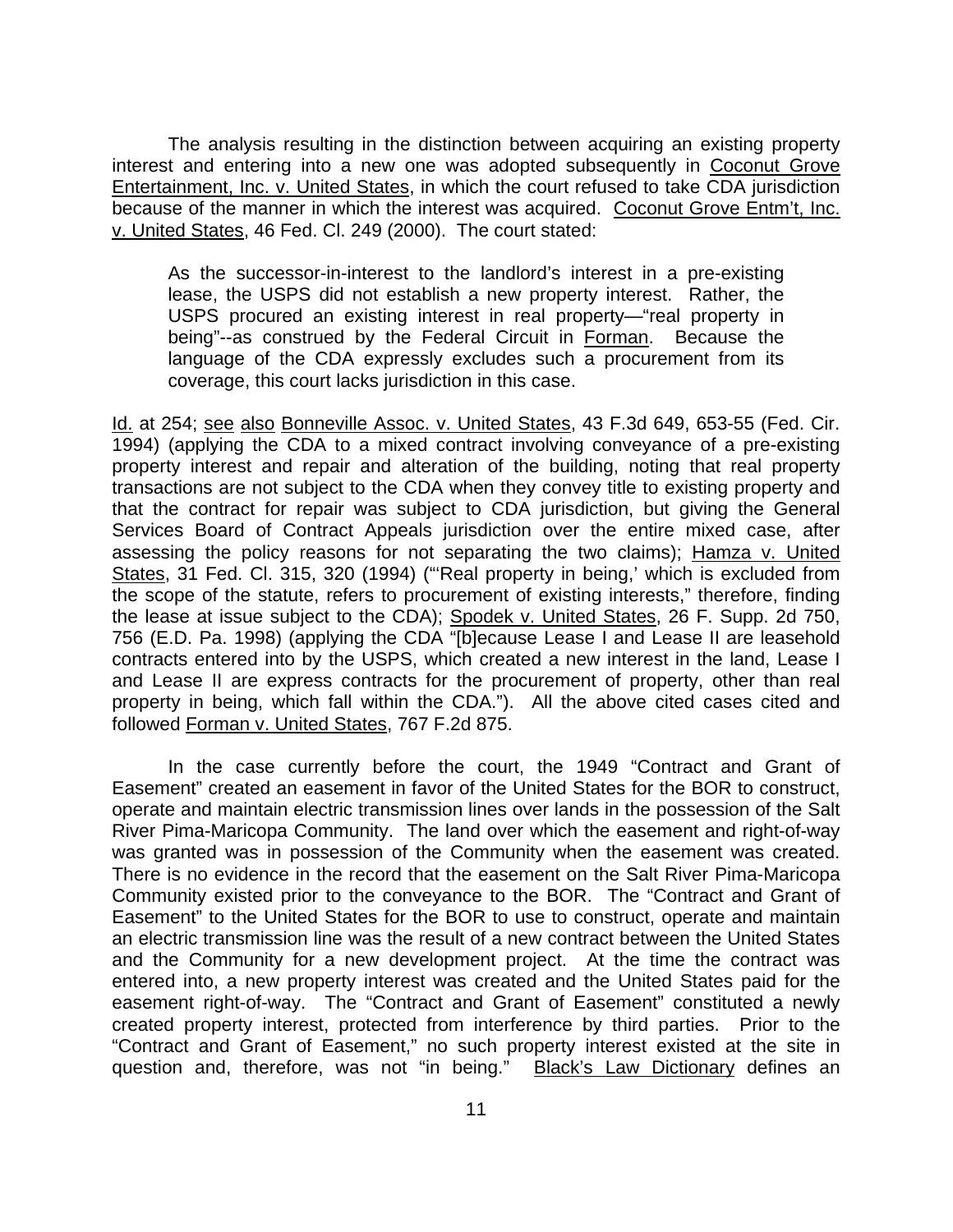easement as "[a]n interest in land owned by another person, consisting in the right to use or control the land, or an area above or below it, for a specific limited purpose[.]" Black's Law Dictionary (8th ed. 2004). The Third Restatement of Property: Servitudes defines easement as "a non possessory right to enter and use land in the possession of another and obligates the possessor not to interfere with the uses authorized by the easement." Restatement (Third) of Prop.: Servitudes § 1.2 (2000).

 The government asserts that, unlike a lease, an easement can be obtained by eminent domain, thus arguing that easements are excluded from the CDA, notwithstanding the Federal Circuit's Forman decision. According to the government, the availability of eminent domain to create easements and the entitlement to just compensation when this is done, as opposed to the absence of that eminent domain power to create a lease, should classify the easement in the "Contract and Grant of Easement" as "real property in being." In this regard, the government attempts to rely on the single comment by Congressman Kindness. As noted above, Congressman Kindness stated: "The procedures and remedies set down in the bill are applicable to all express or implied contracts entered into by the United States for (1) the procurement of property (other than the procurement of real property in being which is governed by the laws of eminent domain)." Forman v. United States, 767 F.2d at 878 (citing 124 Cong. Rec. 31,645 (1978)).<sup>4</sup> Congressman Kindness's general remarks are not sufficient in their content to be persuasive here. The Forman court makes a point of noting that the Senate Report accompanying the Policy Act "apparently refers to the procurement of existing interests—fees, easements, leases, etc.—and not the initial creation of these interests." Id. at 879. Whereas an easement taken by eminent domain occurs upon the unilateral seizure by the government of an existing property right, albeit with a requirement to provide just monetary compensation, the creation of an easement through a vehicle such as the "Contract and Grant of Easement" at issue here is the product of a negotiated contract in which a new relationship and new property interest is created, also for value. The seizure of property by eminent domain is not subject to the CDA, but a negotiated contract with the government, creating an easement, is governed by the CDA. The government undertook to secure this easement, by agreement, using the same process it would have used to form any other lease. The "Contract and Grant of Easement" was approved and negotiated by the government and the affected landowners, the Salt River Pima-Maricopa Indian Community Council.

 In order to recover money damages the plaintiff must assert a "money-mandating constitutional provision, statute, or regulation, the violation of which supports a claim for damages against the United States." Rick's Mushroom Serv., Inc. v. United States, 521 F.3d at 1343-45. The CDA is such a money-mandating statute that allows the plaintiffs to recover for the government's breach of contract.

l

<sup>&</sup>lt;sup>4</sup> See also Forman v. United States, 767 F.2d at 878, addressing the Kindness remarks with the Federal Circuit and stating, "the government enters into a lease by agreement . . . not through exercise of eminent domain (or threat thereof). To the extent that this single remark is probative, it supports the conclusion that Congress did not intend lease agreements to fall within the 'real property in being' exception of § 3(a)(1)."